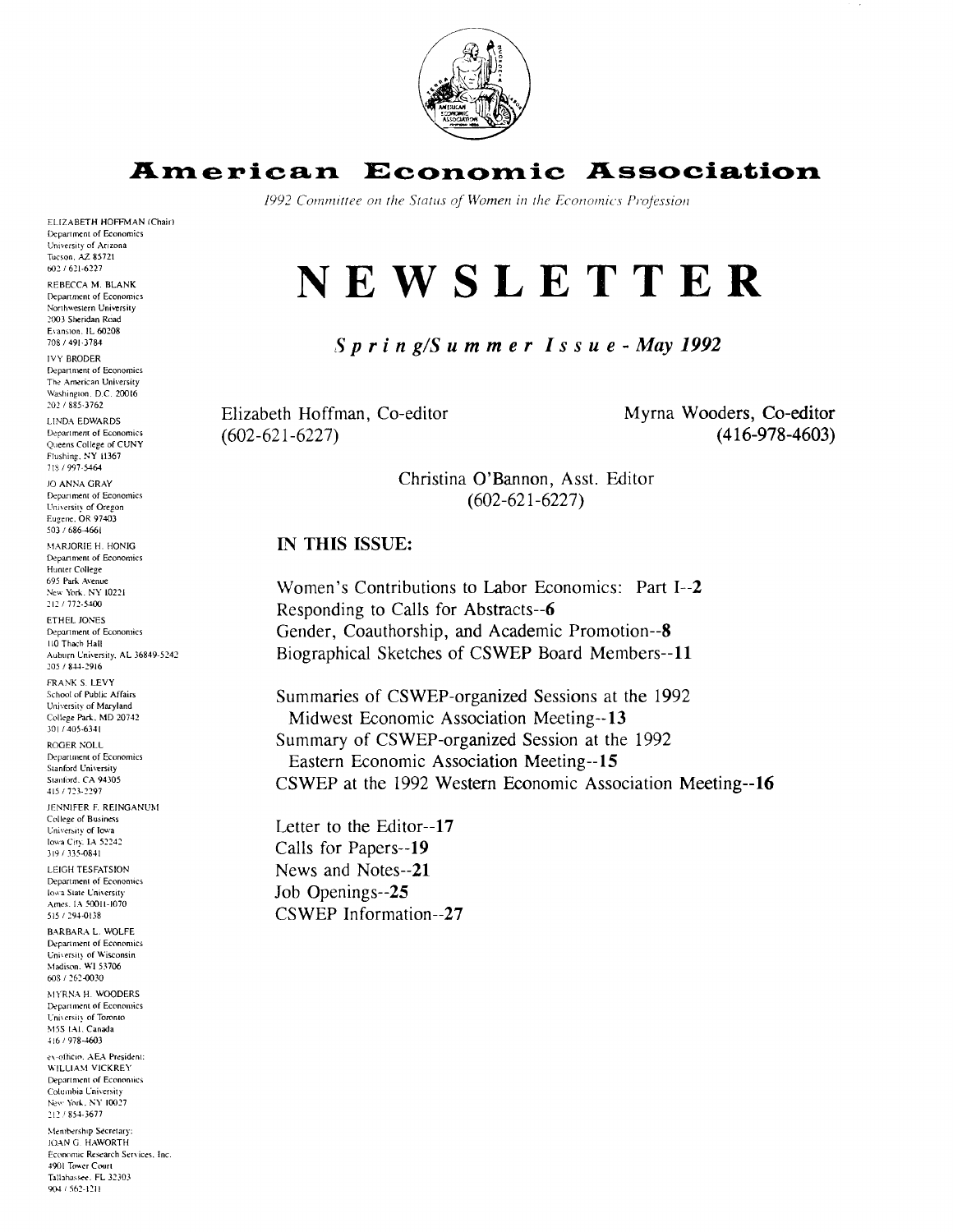We begin a new series on Women's Contributions to different fields in economics, with a twopart article on Women's Contributions to Labor Economics. Look for Part I1 in the Fall issue.

# Women's Contribution to Labor Economics: Part I

by Francine D. Blau

and

# Marianne A. Ferber

Labor economics is the study of how the labor market works and which outcomes it determines for workers. Today the field includes a wide variety of subtopics ranging from the division of family responsibilities and labor supply decisions to occupational distributions, earnings and benefits, and how these are influenced by the structure and organization of labor markets, as well as by government policies. Since it is clearly not possible in the space allotted to do full justice to all the research women have done in this field, our goal has been to highlight some of the areas where women have made important contributions.

We particularly focus on issues relating to gender, where much of the research of women in labor economics has been concentrated. We have cited the work of individual authors; but it goes without saying that much valuable work and many highly productive individuals are not explicitly mentioned in this brief review. To keep our task more manageable, we have excluded economic demography, a rapidly growing field in which women have been quite active, as this is a field by itself. In order to save space we present abbreviated citations which, we hope, nonetheless contain sufficient information to enable the reader to locate items of interest.

We begin this two-part article by providing brief background information about women's representation in the field of labor economics, and about some women pioneers in the early development of the field. This is followed by a look at women's contributions to work on wage determination and wage differentials. Additional topics will be addressed in the second installment.

# Representation

Labor economics has consistently been an especially attractive subfield for women. Of the AEA members who listed "Manpower; Labor, Population" as one of their areas of specialization, 16.4 percent were women in 1978, as were 21.8 percent 1989.<sup>1</sup> Women comprised only 6.1 percent of faculties in economics departments in 1978-1979, and 11.2 percent in 1988-89.<sup>2</sup> In 1978,

*2* - *Spg/Summer 1992* 

<sup>&</sup>lt;sup>1</sup> This was, until recently, the 800 field in the JEL. Names that could not be identified as male or female were omitted.

 $\overline{2}$ Annual reports of CSWEP, AER (May 1981 and 1990).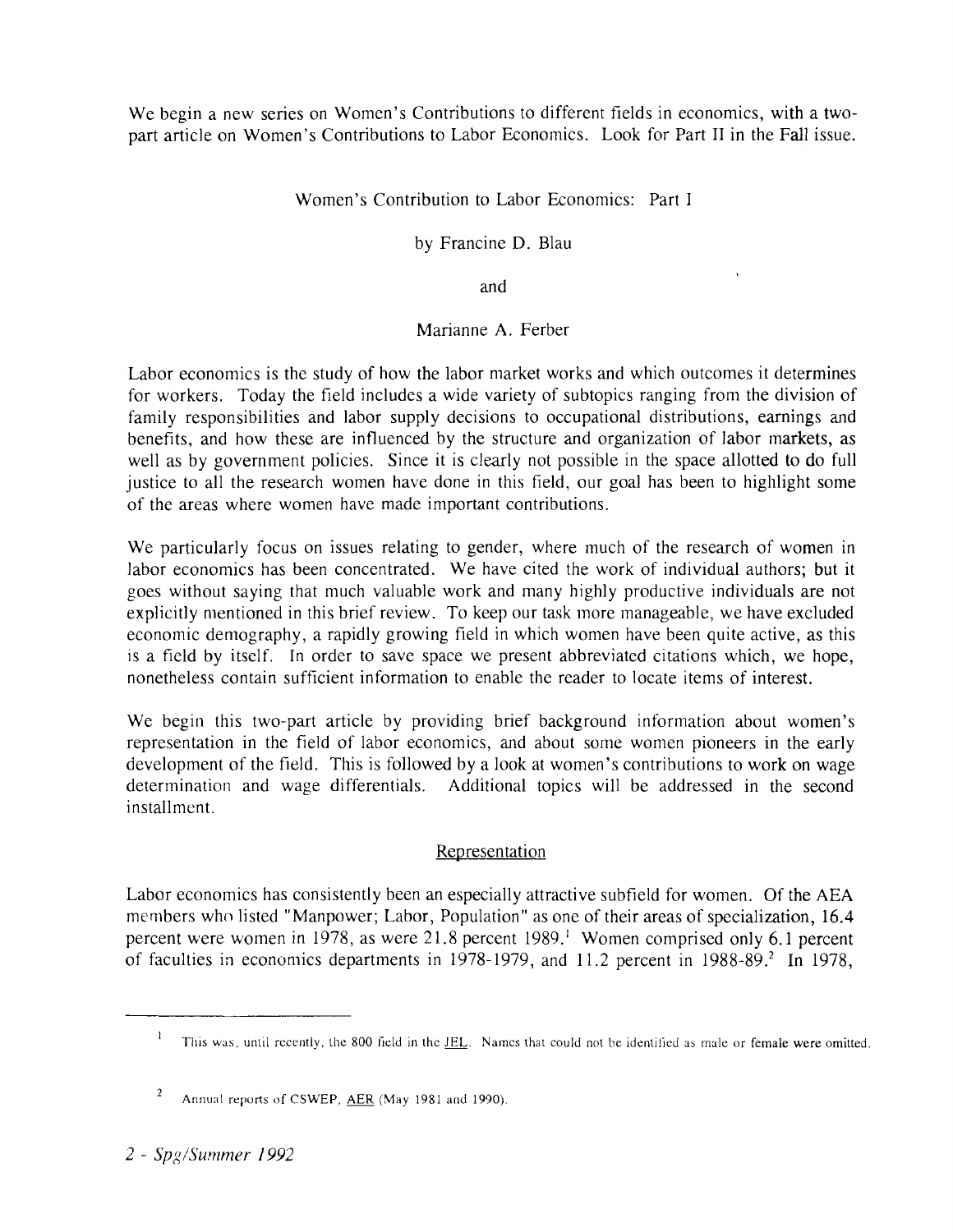20.9 percent of doctoral degrees in labor economics were awarded to women and in 1986 32.5 percent (the last year data are available), compared to only 11.3 percent of all doctorates in economics 1978-79 and 19.1 percent in  $1988-89$ <sup>3</sup> Finally, of the 75 women economists (50 academic, 25 nonacademic) under age 65 who were most frequently cited between 1971 and 1987 (Marshall Madoff and Lee Skov J of Econ and Bus 42 1990) no less than 39 listed labor economics as one of their fields of specialization (25 as their first field) in the AER or CSWEP directory.

Another indication of the importance of women's contributions to the field is citations to articles autored by women. Marianne Ferber (Gender and Society 2 1988) considered the articles on labor economics abstracted in the JEL between September 1982 and June 1983. Femaleauthored articles were significantly cited by both males and females, although more highly cited by women than by men. In the publications abstracted, 17.4% of the citations made by women were articles written by women as were 6.8% of the citations made by men. In articles dealing with "women issues," the figures were even higher, 33.2% and 10.1% respectively (which also indicates that women have been particularly active in research on gender.) The gender difference in citation patterns suggests that it may be somewhat easier for women to achieve visibility in a subfield where they are relatively well represented.

## The Pioneers

We now turn to women's early contributions to labor economics. Around the turn of the century, Beatrice Webb and Sidney Webb were among the few scholars studying labor conditions (e.g., The Historv of Trade Unionism, 1894), and were instrumental in founding the London School of Economics. Early in this century, the first, and for many years most widely used labor text was written by Thomas Adams and Helen Sumner (Labor Problems: A Textbook, 1905).<sup>4</sup> Edith Abbott's classic History of Women in Industry was published in 1909; its comprehensive examination of this topic remains useful today. Somewhat later, Elizabeth Brandeis wrote one of two parts of volume 3 (1935) of the distinguished History of Labor in the United States produced under the auspices of John R. Commons. At about the same time Erika Schoenberg collaborated with Paul Douglas on the pioneering "Studies in the Supply Curve of Labor" (JPE 45 1937). Also in the 1930s, Margaret Reid, following in the footsteps of her teacher and friend Hazel Kirk, anticipated elements of what much later emerged as the "new home economics" (Economics of Household Production, 1934). Finally, in the 1950s, Joan

 $\mathbf{3}$ Various issues of AER (December) and the Digest of Education Statistics.

 $\overline{\mathbf{4}}$ Paul J. McNulty, The Origins and Development of Labor Economics, 1980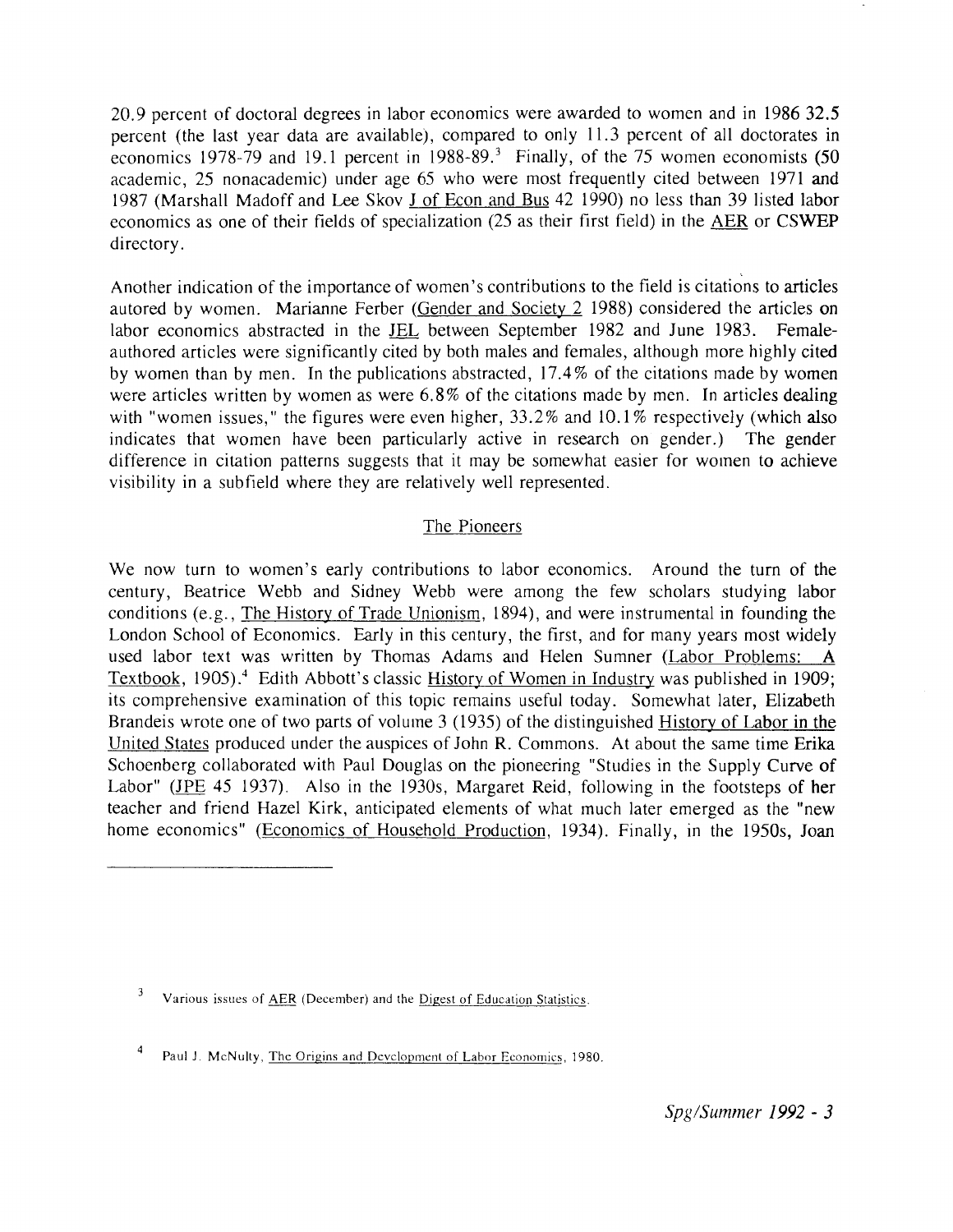Robinson was one of the most prominent economists to critically examine Marx's theory of the exploitation of labor.

# Wages and Wage Differentials

A central focus of labor economics is the issue of wage determination. Women's contemporary contributions to this topic emphasize wage differentials across demographic groups, especially by gender, but also by race and ethnicity. Women have made important theoretical contributions to both major economic approaches to understanding the causes of such differentials: human capital theory and models of labor market discrimination. Women have also made important contributions to the empirical analyses of the sources of wage gaps and the role of occupation segregation.

The human capital model delineates the role of differences in human capital investments in explaining race and gender earnings differentials. With respect to the gender gap, it emphasizes women's lesser labor force attachment, which lowers their accumulated experience and their incentive to invest in on-the-job training (Jacob Mincer and Solomon Polachek, JPE 82 1974). Harriet Zellner (in Cynthia Lloyd, ed., Sex, Discrimination and the Division of Labor, 1975) and Solomon Polachek (in Cynthia Lloyd et all, eds., Women in the Labor Market, 1979) were among the first to develop the implications of this model for occupational segregation, suggesting that women would avoid jobs which require substantial investments in on-the-job training.

Women have been active in empirically testing the implications of this model. Claudia Goldin and Solomon Polacheck (AER 77 1987) and June O'Neill (JOLE 3 1985), for example, analyzed the importance of women's average experience levels for trends in the pay gap. Other findings supportive of the human capital model include those of Elizabeth Landes (Econ Inquiry 15 1977), who discovered that disparities in turnover rates help to explain male-female wage differentials; and of Joni Hersch (AER 81 1991), who found that that additional time spent in housework **Ic** wered the wages of women (but not of men) workers. Nonetheless, human capital variables and other productivity proxies have not generally been successful in completely explaining differentials by race or sex (e.g., Mary Corcoran and Greg Duncan *JER* 1979; variables and other productivity proxies have not generally been successful in completely<br>explaining differentials by race or sex (e.g., Mary Corcoran and Greg Duncan <u>JER</u> 1979;<br>Julianne Malveaux and Phyllis Wallace, in K Present, Future)<sup>5</sup> or between Hispanics and Anglos (e.g., Cordelia Reimbers RESTAT  $65$ 1983). Although there is not complete consensus about this finding the unexplained gap is conventionally taken as an estimate of labor market discrimination.

Interest in the potential role of labor market discrimination was heightened by the research of Paula England (JER 17 1982) and Mary Corcoran, Greg Duncan and Michael Ponza (JER 18 1983) who found, contrary to the predictions of the human capital model, that women in predominantly male occupations are neither rewarded more for experience, nor are they subject to higher depreciation rates during years out of the labor force, than are women in female occupations.

With respect to the human capital model, we may also note that the interpretation, and even the

Sec Biau and Ferber (AER 77 1987) for a review.

<sup>4 -</sup> Spg/Summer 1992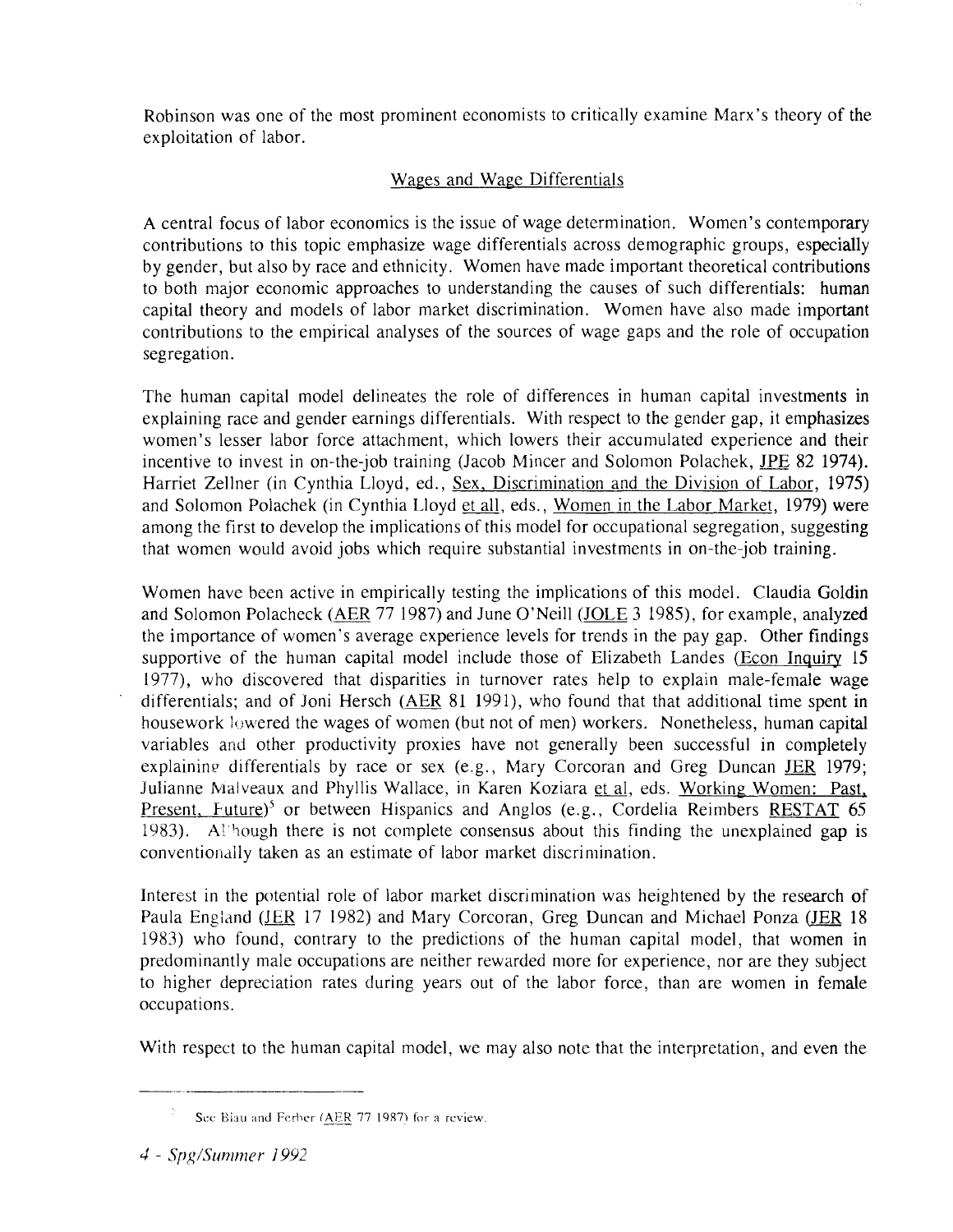existence of rising tenure (seniority) - earnings profiles has not gone unchallenged. The empirical work of Katherine Abraham (James Medoff and Katherine Abraham OJE 95 1980; Katherine Abraham and Henry Farber AER 77 1987) is particularly influential in this regard. Lori Kletzer's (AER 79 1989) research on displaced workers has also been helpful in disentangling the sources of the observed relationship between tenure and earnings. In recent years, alternative models of wage determination, which pay particular attention to incentive issues, have been developed. For instance, Janet Yellen (AER 74 1984) has been prominent in the development of efficiency wage models, which potentially provide an alternative framework for understanding race and gender differentials. Claudia Goldin (JOLE 4 1986) has applied another of these new approaches, the implicit contract model to the question of why women manufacturing workers in the 1890s, as short-term workers, were more likely to be paid in piece rates than were men.

Building on the work of Gary Becker (The Economics of Discrimination 1957), women have also made important contributions to the development of discrimination models. One puzzle raised by the Becker analysis is why discrimination persists in the long run in the face of competitive forces. An early paper by Anne Krueger ( $IPE$  71 1963) points to possible gains to the majority group from discrimination against a minority. Janice Madden (The Economics of Discrimination 1973) identifies the role of monopsony power by employers, while Sharon Oster (OJE 89 1975) focuses on the role of worker preferences. More recently, Shelly Lundberg and Richard Startz (AER 73 1983) show how statistical discrimination, which results in low returns to, for example, education for women/blacks, can reduce the incentives of members of these group to invest, thus depressing their wages in a "vicious circle" of lower returns and less investment.

Female economists have been particularly instrumental in emphasizing the importance of employment segregation for race and particularly for gender pay differentials. Barbara Bergmann's highly influential overcrowding model (Eastern Econ J 1 1974) delineates a link between occupational segregation and lower pay in jobs primarily filled by minorities or women, arguing that the supply of labor to such jobs is increased and their pay is depressed by the exclusion of these groups from the white/male sector. Myra Strober (in Barbara Reskin, ed., Sex Segregations in the Workplace 1984) also identifies discrimination as the source of occupational segregation by gender, arguing that employers offer male workers first choice of the more desirable jobs.

In empirical work, women have been active in charting the dimensions of employment segregation. and investigating its causes and consequences. The work of Francine Blau and Wallace Hendricks ( $\underline{JHR}$  14 1979) and Andrea Beller ( $\underline{JHR}$  20 1985) indicates that the magnitude of such segregation was high and relatively constant until the 1970s when it began to decrease

notably. Segregation nonetheless remains substantial and considerable research, much of it by women, suggests that employment in "female" occupations tends to be associated with lower pay.' A similar pattern of employment segregation by firm and industry that is also inversely

Women who have made contributions in this area include, Andrea Beller, Francine Blau, Marianne Ferber, Heidi Hartmann, Alice Nakamura, and June O'Neill. A recent paper by Elaine Sorensen (JHR 25 1990) summarizes this previous work and provides interesting new findings. Spg/Summer 1992 - 5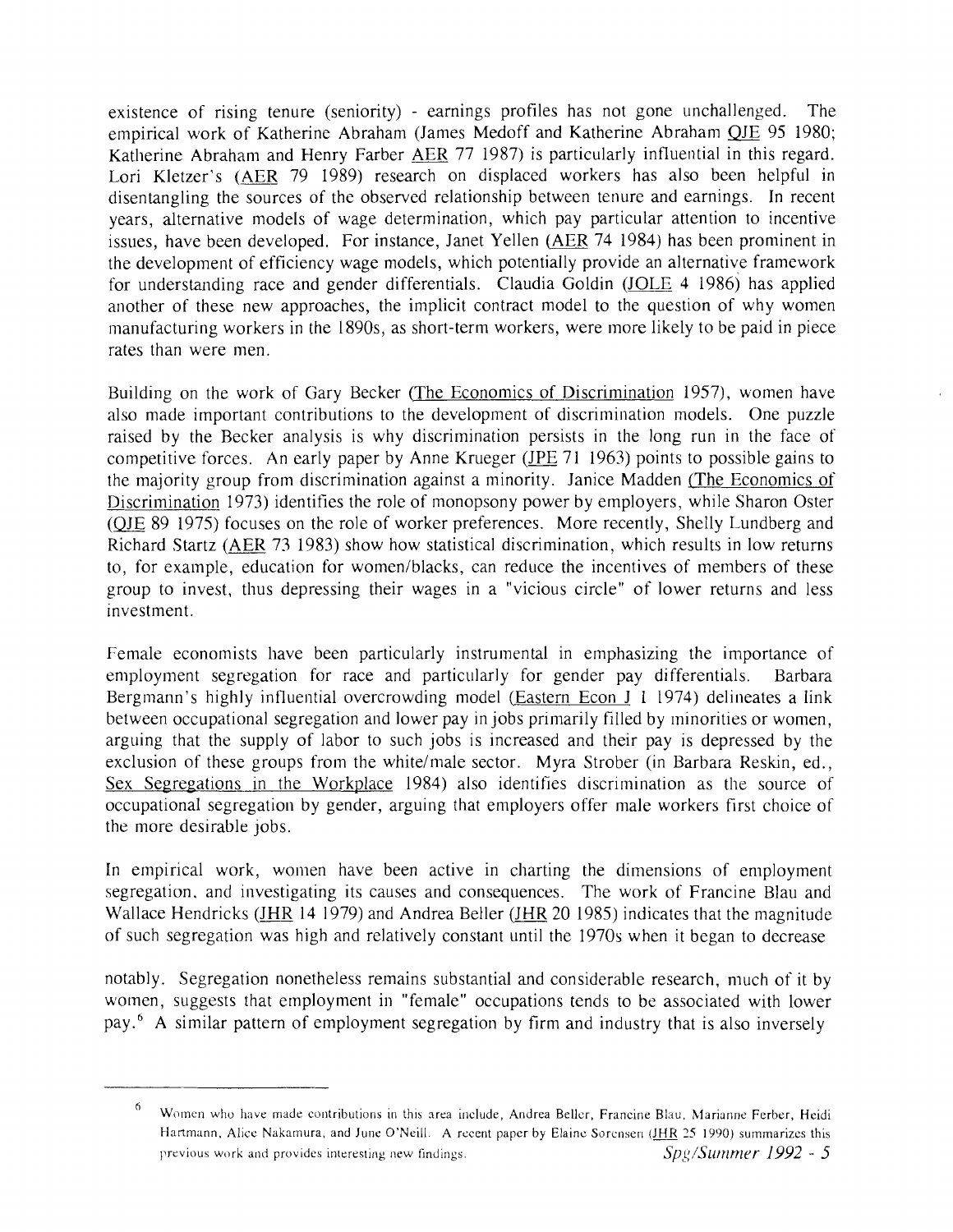associated with pay has been documented by Francine Blau (Equal pay in the Office 1977) and Erica Groshen (JHR 26 1991).

The persistence of race and gender differentials in the labor market has resulted in considerable<br>research on the impact of government policies in narrowing these gaps. Andrea Beller's research on the impact of government policies in narrowing these gaps. research (e.g., AER 72 1982) suggests that government efforts did modestly reduce race and gender differentials in the 1970s. In recent years, the most discussed and most controversial policy is comparable worth. The proposal is to equalize pay across male and female occupations which are deemed to be equally valuable to the firm. Women have been active both as supporters and as opponents of this initiative and in estimating its potential effects on female wages and employment. $<sup>7</sup>$ </sup>

# **Responding to Calls for Abstracts**  by Jo Anna Gray

Leigh Tesfatsion and I have been organizing three sessions for the upcoming 1993 AEA Meetings on behalf of CSWEP. In the process of soliciting and selecting papers, and of later informing individual authors of the outcome of the selection process, we learned that not everyone is equally well-informed about the normal procedures for soliciting papers. Nor is everyone equally skilled in writing abstracts. I thought that passing on a few observations might level the playing field a bit.

First, a call for papers (or paper abstracts) is not a commitment to include all submitted papers on the program. Often many more abstracts are submitted than there are "slots" available. In our case, thirty abstracts were submitted, from which we could choose only nine, implying a rejection rate of almost seventy percent. Occasionally, the call for papers will be accompanied by written groundrules that are starkly thorough. One NBER program solicitation, for example, routinely includes the following warning: "You will not hear from the organizers unless they decide to use your paper. They are not journal editors.... They act with absolute final authority; there is no appeal to Martin Feldstein, to me, or to federal district court." More common is the relatively genteel approach taken in our own call for papers, which simply solicited abstracts of papers "to be considered for inclusion" in the sessions we were organizing.

The fact that paper seiection is a competitive process means that a well-written abstract is essential. Several of the abstracts we received read like proposals rather than sunimaries of completed work or work that was well underway. In more than one of these cases, we later found out that a paper already existed. While you need not have a polished final draft in hand in order to submit an abstract, you should recognize that the organizers of a session are unlikely to wish to game on work that is still in planning stages. Accordingly, if your work is well underway, or even complete, do not choose tentative wording that suggests otherwise. For

 $\overline{7}$ See, for example, the papers in Robert Michael, Heidi Hartmann and Brigid O'Farrell, eds., Pay Equity (1989); Barbara Bergmann (J of Econ Perspectives 3 1989); Elaine Sorensen (JHR 25 1990) and the research summarized therein; and June O'Neill *et al (AER 79 1989)*.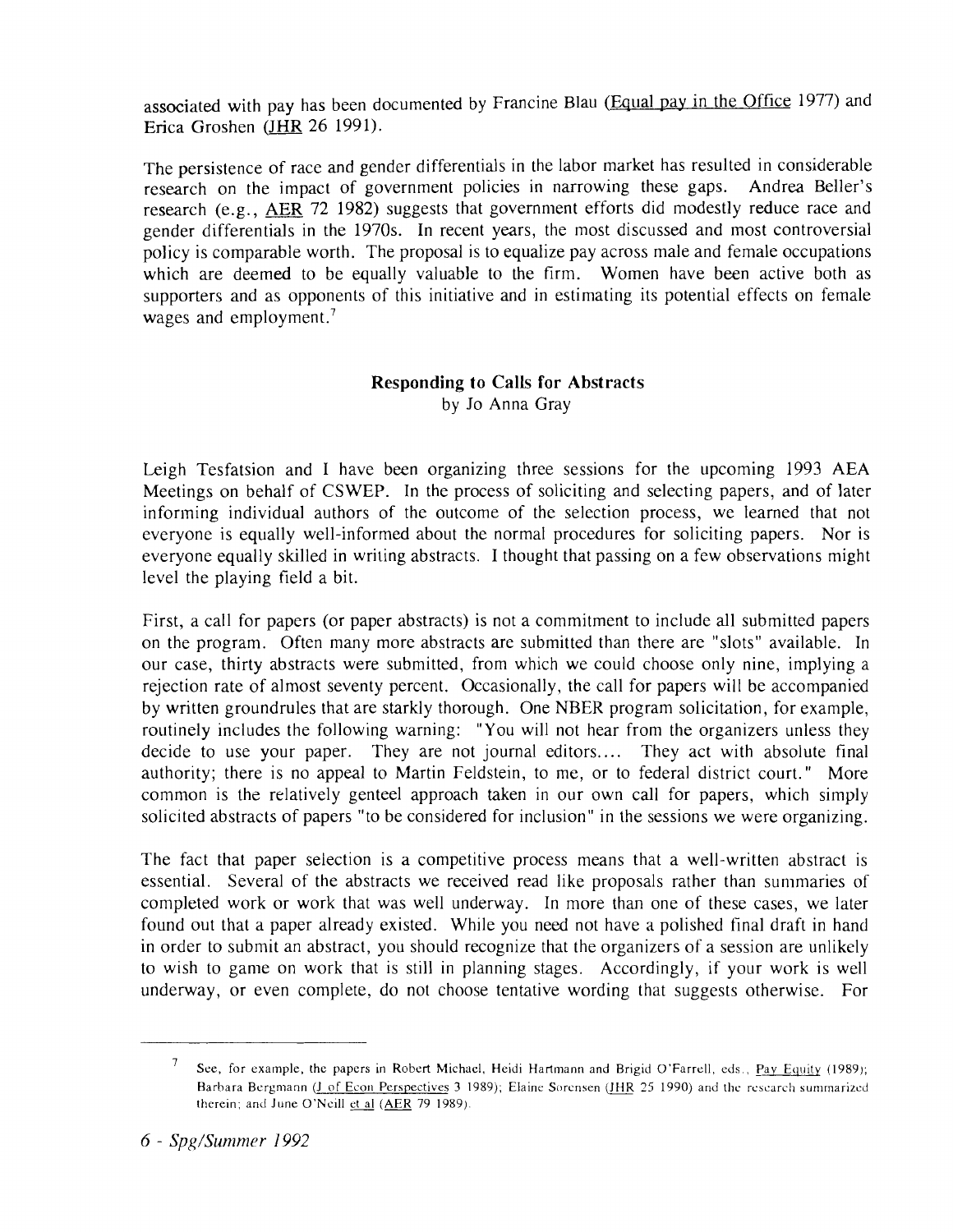example, state that "we find" rather than "the model will be used to show". It doesn't hurt to include a cover letter indicating that a draft will be available.

In addition to accurately summarizing your work, an abstract must sell your work. It should clearly describe the problem you are concerned with, why the problem is important, and what you have contributed to solving the problem. In some cases, the cover letters we received did a better job of telling us why the paper was interesting than the abstracts did.

Finally, you may present the same paper at more than one set of meetings, and you typically may present more than one paper at a single meeting (though normally in different sessions). For example, presenting a paper at the Southern Economic Association Meeting does not preclude presenting the paper at the ASSA Meeting in January. It follows that if is perfectly acceptable to submit the same abstract to more than one meeting. (In fact, it is often advisable to do so to get more feedback.) And, if your research agenda is broad enough to produce multiple papers, it is usually acceptable to submit two or more different abstracts to a single meeting in order to increase the probability that you will appear on the program. It is not, however, good form to submit a single abstract and paper to more than one session within a single set of meetings. You would not, for example, submit the same abstract for inclusion in two separate sessions of the American Economic Association Annual Meetings.

# *CSWEP 20111 ANNIVERSARY PARTY*

\*\*\*\*\*

CSWEP is planning a 20th Anniversary Party for the January 1993 AEA Meetings. The first formal meeting was in December, 1972. A roundtable discussion has been planned. Guest speakers will discuss the subject of "Framework for Helping Understand Women's Growth Over 20 Years." Look for more details in the Fall Newsletter.

#### $***$

# *CHILDCARE UPDATE*

CSWEP understands the concerns of economists who must obtain childcare at the Annual ASSA Meetings. CSWEP is currently working on finding a solution for obtaining childcare services at the meetings. CSWEP will provide childcare information for the upcoming 1993 AEA Meetings in Anaheim, CA. *Look for an updaie in the Fall Newsletter and in your registration packet!!!* 

Spg/Summer 1992 - 7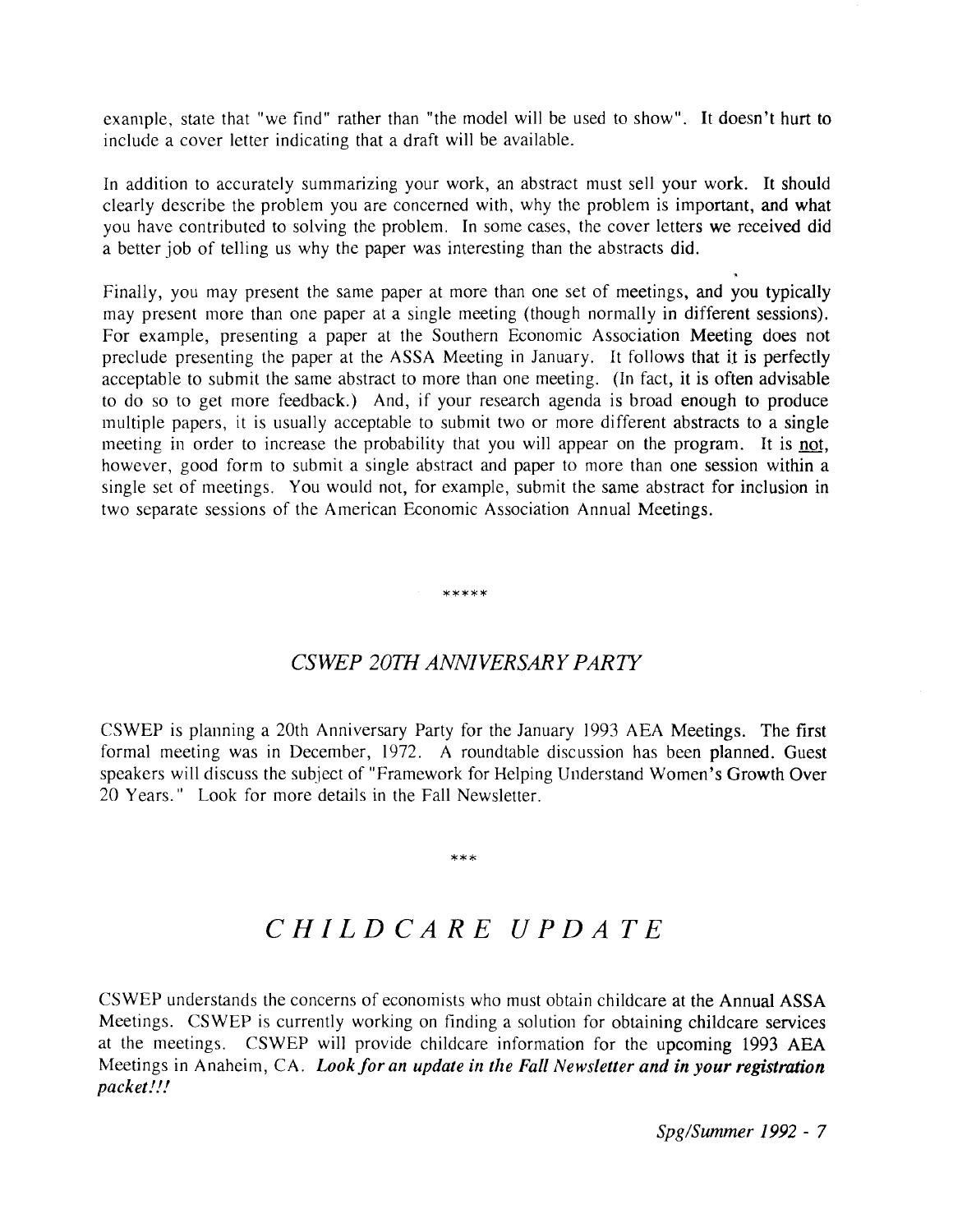### Gender, Coauthorship and Academic Promotion

by Janet Kiholm Smith

In a recent article (Economic Inquiry, January 1992), John McDowell and I examine gender differences in propensity to coauthor research and the implications of these differences for research productivity and academic promotion. Using a cohort sample,<sup>1</sup> we find that academic economists tend to coauthor with others of the same gender significantly more often than suggested by chance. Given the proportions of males and females in the profession this implies that women have fewer opportunities to collaborate, especially if employed in smaller departments. While the reasons underlying gender-sorting in publishing are not known, our evidence indicates that coauthoring does not lead to statistically significant increases in productivity if coauthored articles are discounted by the number of authors, n. In spite of this, the effect of gender-sorting on academic rank is not neutral since there appears to be a distortion in promotion decisions introduced by the universities' lack of weighing of coauthored work.

Gender-sorting in coauthorship appears to be a partial explanation for the longer waiting times and lower promotion rates for women. Our results indicate that administrative decisions of how to weigh coauthored articles affect rank and promotion decisions and may work to the detriment of females, especially in disciplines like economics where the proportion of males to females is high. In our empirical tests of the relationship of academic rank to (quality adjusted) research output we are unable to reject the hypothesis that departments weigh single and coauthored publications equally. Conversely, we do reject the hypothesis that the assigned weight is  $1/n$ , which is the expected weight for coauthored work if departments seek to maximize total research output.

#### The Impact of Gender on the Decision to Coauthor

Using our sample, we test for the effect of gender on team formation and find that researchers tend to coauthor with others of the same gender. In an earlier article exploring causes of lower research productivity for females, Marianne Ferber and Michelle Teiman (1980) reason that even if males constitute a larger fraction of all economists, females are not disadvantaged in collaborating if the formation of teams is independent of gender. They find as we do, however, that team formation is not random with respect to sex.

We also consider whether gender reduces the propensity to coauthor by empirically modelling the decision to coauthor as a function of gender and other variables expected to be important determinants of the decision. The results show gender and department size are important factors in explaining coauthorship. Being female reduces the probability of coauthorship, and the size of the individual's department increases the probability of coauthorship. As expected, the

The dataset is a sample of 89 men and 89 women receiving Ph.D.s in economics from top-twenty institutions between 1968 and 1975. Publishing records and career changes werc tracked for 10 years following the Ph.D. Data werc collected on: experience, field of specialty, dates of promotion, academic affiliation, and articles published. For each article, data were compiled on journal name, and number and gender(s) of coauthor(s).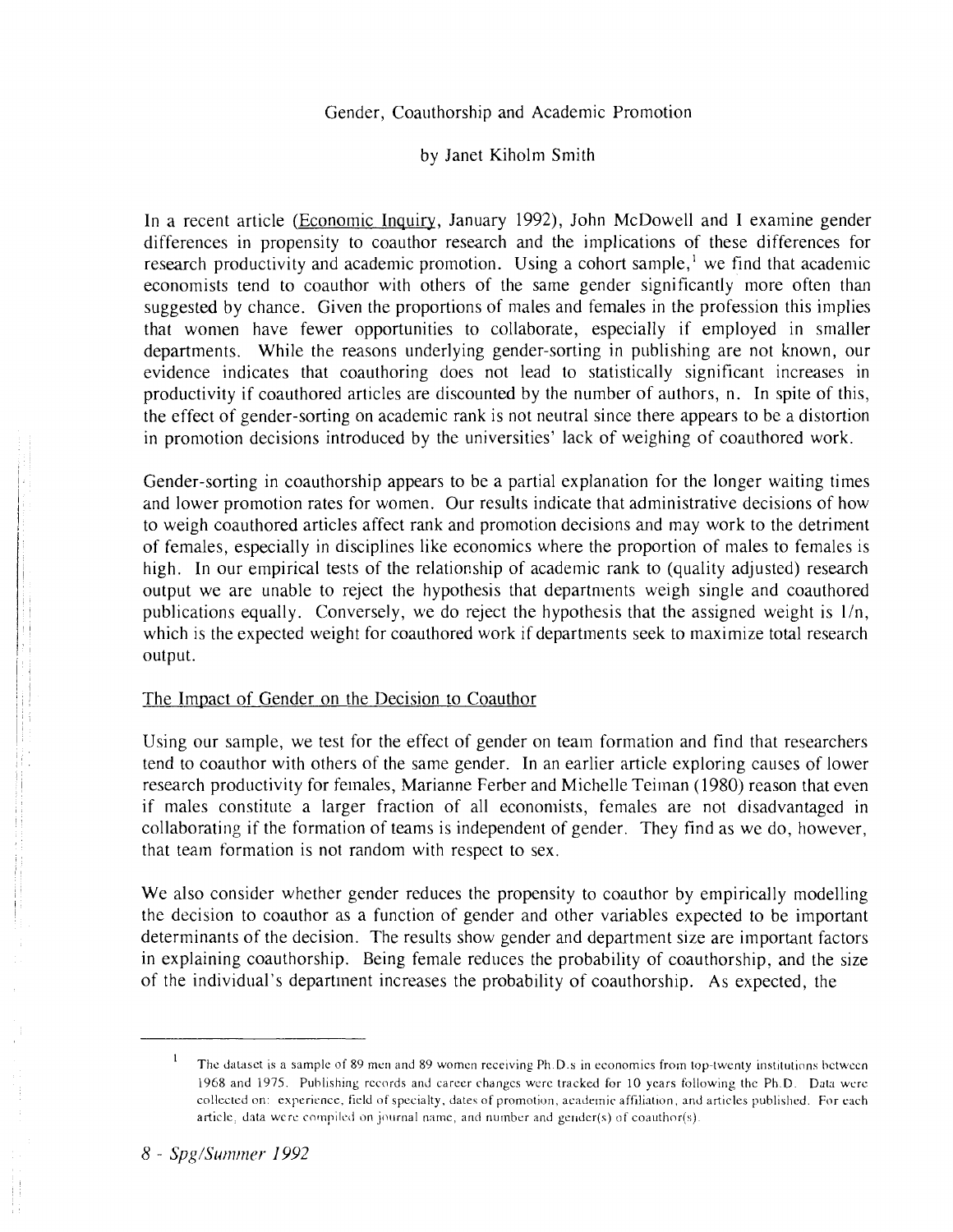distribution of female economists is skewed toward larger departments. Females appear to selfselect into larger departments partly as a way to mitigate the effects of gender-sorting.

# Research Productivity

Whether female academics are disadvantaged by gender-sorting behavior depends on whether research productivity is adversely affected by lack of opportunities to coauthor and on how salary and promotion determinations measure individual contributions of coauthors. Women may be disadvantaged in several respects by barriers to coauthorship. First, less opportunity to coauthor may result in less human capital formation which, in turn, leads to lower research output. Second, even if coauthorship does not enhance productivity, less coauthorship may lead to a lower likelihood of promotion if departures "count lines" rather than measure individual contributions of coauthors.

In terms of research productivity, on average females in our sample produce fewer publications than males even if adjustments are made for the number of coauthors when measuring research output. The negative effect has several possible interpretations. The productivity differences may be the result of reduced incentives to publish given a lower probability of promotion. They may result from females substituting away from publishing, possibly into administration or teaching, because of difficulties encountered locating coauthors. As suggested by Ferber and Teiman lower output may also reflect difficulties women encounter dealing with editors and referees. Finally, lower output may be a result of longer or more frequent career interruptions for women.

One might expect that when faced with barriers to coauthorship females would substitute into single-authored research. However, the mean percent of coauthored articles is not significantly different for women than men. It is misleading, however, to interpret this as evidence that women are not disadvantaged by gender-sorting. Since, as we have documented, women selfselect into larger departments, we cannot observe the employment decisions or research output levels that would have resulted from equal opportunities to coauthor.

# Research Productivity and Promotion

The evidence indicates that, given existing incentives and holding gender constant, coauthoring does not detract from, or enhance overall productivity when articles are discounted by the number of coauthors. We evaluate whether promotion decisions reflect this evidence when establishing weights for single and coauthored articles. To do so we examine the relative impact of coauthored versus single authored work as variables explaining an individual's academic rank for each of ten years of post-doctorate experience (i.e., for Associate or Full Professor). We expect that departments attempting to maximize research productivity will apply 1/n discounting for coauthored work (quality constant) when designing promotion criteria. Also, if women or other individuals do not have equal opportunities for coauthoring then l/n weighing tends to mitigate the effects of reduced opportunities.

It does not appear that gender has a direct effect on the promotion decision, but it does appear that female years of experience has less of a positive impact on rank than male experience even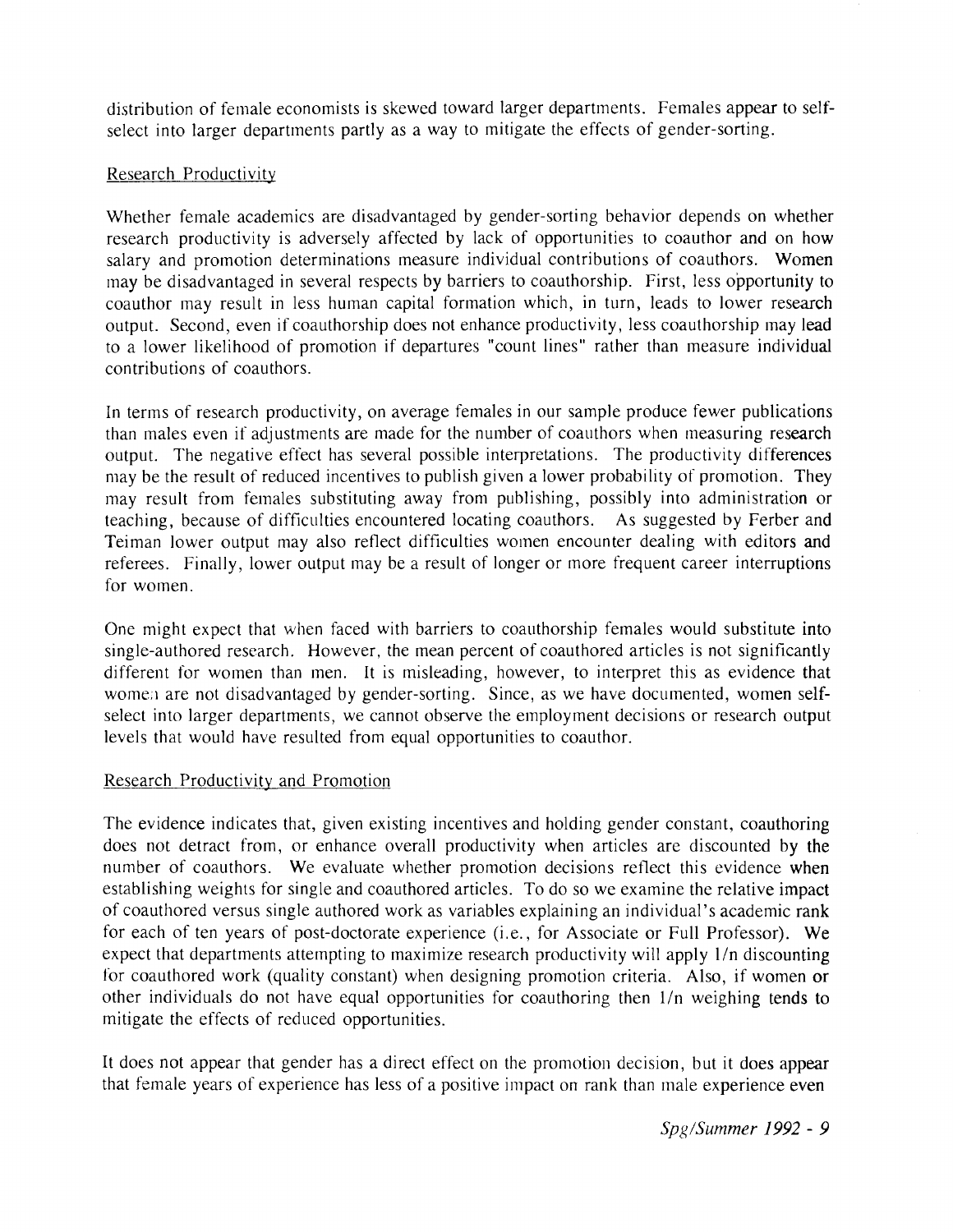after controlling for research output. It is possible that career interruptions may explain this differential effect, but the data do not allow us to identify such interruptions.

While the effect of gender-sorting on female economists is somewhat mitigated by their tendency to self-select into larger departments, the implications of gender-sorting are not neutral with respect to promotion. We reject the hypothesis that  $1/n$  weighing is used and, in fact, are unable to reject the hypothesis that single and coauthored articles carry the same weight in rank determination. In contrast, Sauer (1988) finds evidence of  $1/n$  weighing in his study of salaries at top universities. This is not the case for promotion decisions in our broader sample of universities.

While the data place limitations on interpretation, gender-sorting in publishing, coupled with evidence of a "premium" being placed on coauthorship in promotion, explains in part why women economists are not as likely to be promoted as men and waiting times for promotion are longer. Our results raise a number of questions that await future investigation. Among these are questions regarding the impact of gender-sorting on research productivity. While the evidence suggests coauthorship neither enhances (nor reduces) research productivity, this result is based on a sample of individuals who have made publication decisions given existing promotion incentives. The implication is that female research productivity may be measured with a bias, and that if faced with the same opportunities for coauthorship as males, female productivity may be enhanced.

#### References

Ferber, Marianne and Michelle Teiman, "Are Women Economists at a Disadvantage in Publishing Journal Articles?," Eastern Economics Journal, 1980, 189-93.

McDowell, John and Janet Kiholm Smith, "The Effect of Gender-Sorting on Propensity to Coauthor: Implications for Academic Promotion," Economic Inquiry, January 1992, 68-82.

Sauer, Raymond. "Estimates of the Returns to Quality and Coauthorship in Economic Academia," Journal of Political Economy, August 1988, 855-66.



10 - Spg/Summer 1992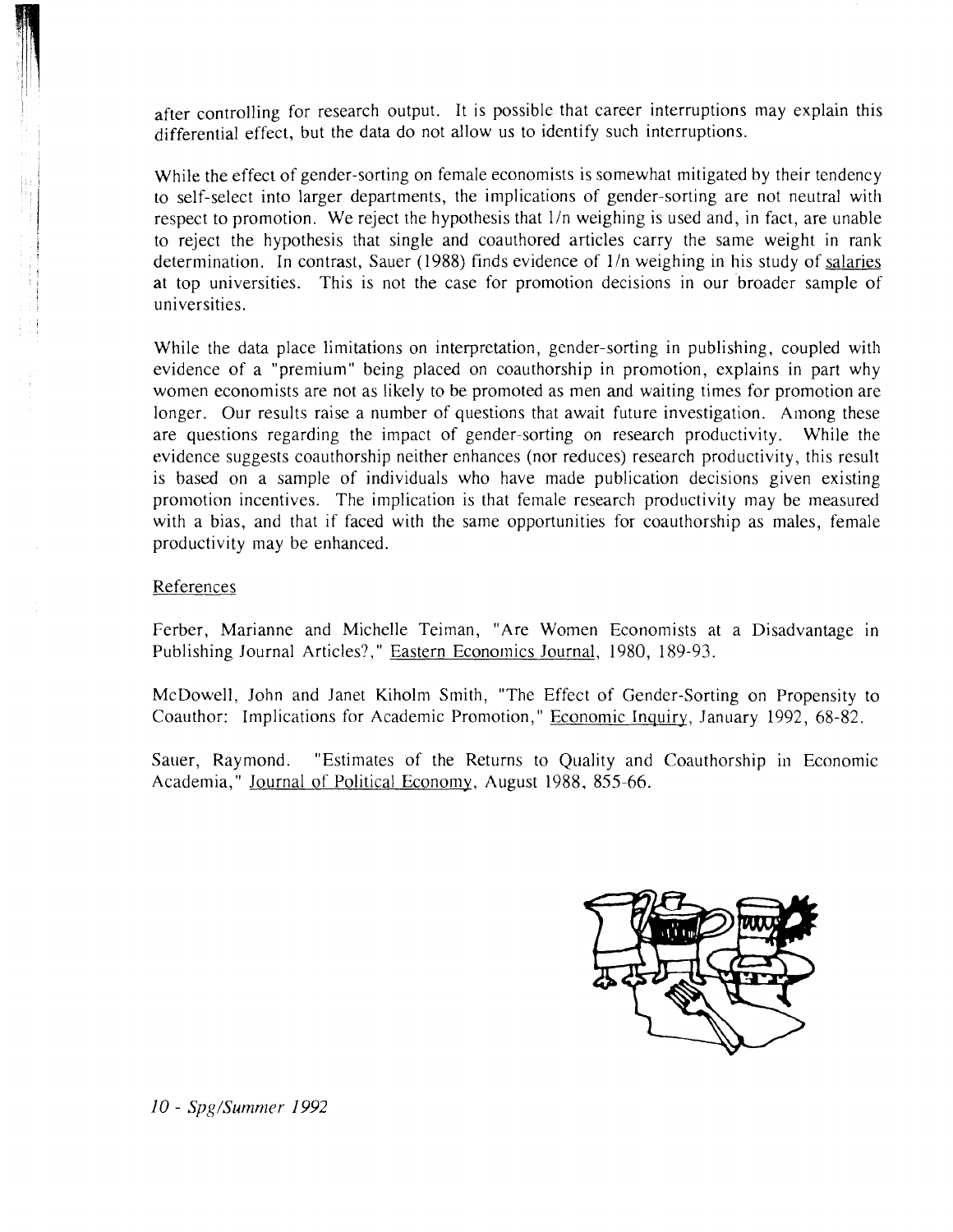# BIOGRAPHICAL SKETCHES OF CSWEP BOARD MEMBERS

We continue a series of biographical sketches of CSWEP Board members.

# **Barbara L. Wolfe**

Before graduate school in economics at the University of Pennyslvania, where I earned a Ph.D. in 1973, 1 majored in economics at Cornell University, spent almost two years working at the Economic Growth Center at Yale, and took a year off to have a child. After receiving my doctorate I spent three years as an assistant professor at Bryn Mawr College, served as a consultant at the Federal Reserve Bank, and joined the faculty of the University of Wisconsin-Madison, where I am now.

As I look back over my career I realize that, beginning with my first course, economics was a discipline that captured the way I viewed life. Perhaps this is not surprising for the only child of a self-employed businessman.

My first job after college, at Yale's Economic Growth Center, was an important stop: its faculty were informal, providing feedback and encouragement. I was fortunate to have a women, Mariam Chamberlain, as my mentor. These experiences led to my decision to attend graduate school. Later, at the Federal Reserve Bank of Philadelphia, I worked with another mentor, Anita Summers, on a large-scale, multi-year project that involved original data collection. This was the first of many projects that were large in scale and on which I served as co-investigator. This was a style of research that I found rewarding.

An opportunity to spend a year at the Institute for Research on Poverty at the University of Wisconsin opened another set of opportunities in a productive environment marked by a great deal of intellectual stimulation. Obtaining a faculty appointment meant that I continued in a setting conducive to the sort of work I find rewarding--multi-investigator, complex empirical research, focused on policy-relevant issues. Being part of a team that organized a major project investigating the contribution of human resources to development in Nicaragua also proved to be work that I found interesting. Collecting primary data of one's own provided special opportunities.

Becoming involved in research on health economics also proved fortuitous, as this topic has gained importance over time. It is a subject easy to teach, since students can read the newspaper almost daily and bring the classroom and outside events together. **A** joint appointment in the medical school has provided a low teaching load, and helpful and supportive colleagues.

Two separate years of leave, one at the Netherlands Institute of Advanced Study, the other at the Russell Sage Foundation, have provided extended periods in which to conduct research. These years have also offered the opportunity to interact with scholars in other disciplines - a broadening experience.

 $Spg/Summer - 11$